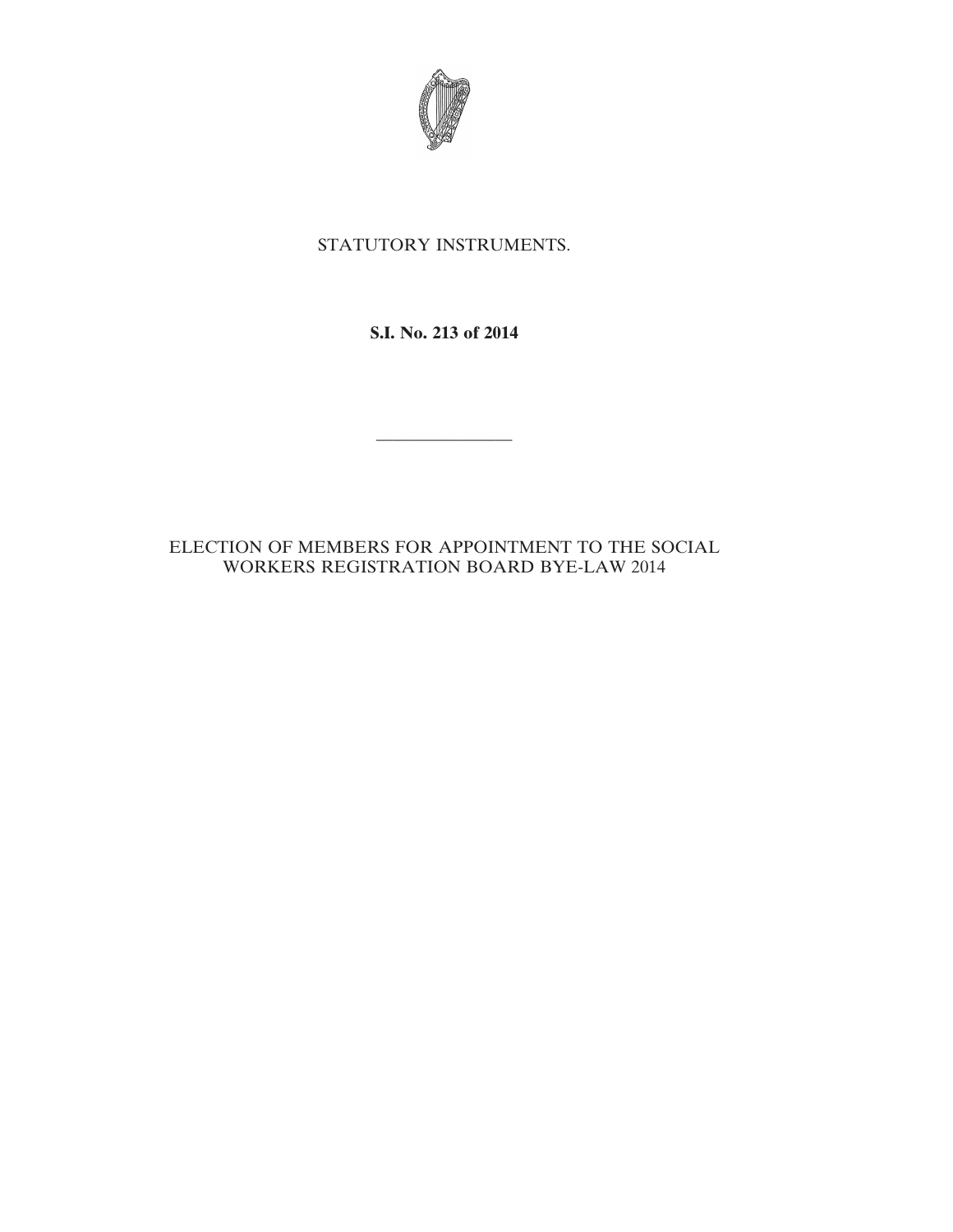# ELECTION OF MEMBERS FOR APPOINTMENT TO THE SOCIAL WORKERS REGISTRATION BOARD BYE-LAW 2014

The Social Workers Registration Board, in exercise of the powers conferred on it by section 31 of the Health and Social Care Professionals Act 2005 as amended, with the approval of the Health and Social Care Professionals Council, hereby makes the following bye-law:

(1) This bye-law may be cited as the Election of Members for Appointment to the Social Workers Registration Board Bye-Law 2014.

(2) This bye-law comes into operation on 21 May 2014.

(3) The Election of Members for Appointment to the Social Workers Registration Board Bye-Law 2012 is hereby revoked.

#### *Interpretation*

2. (1) In this bye-law—

"Act" means the Health and Social Care Professionals Act 2005 (Number 27 of 2005) (as amended from time to time);

"Agent" means a person appointed as an agent in accordance with paragraph  $19(3);$ 

"Ballot Box" means a ballot box provided for under paragraph 16(8) for the reception of outer envelopes returned by voters;

"Candidate" means a registrant who has been formally declared as a candidate by the Returning Officer in accordance with paragraph 10(3) of this bye-law;

"County of practice" means the county listed beside the name of a registrant on the Register;

"Council" means the Health and Social Care Professionals Council established under section 6 of the Act;

"Election" means the election of Candidates for appointment to the Registration Board pursuant to and in accordance with this bye-law;

"Electoral category" means the categories of membership of registration boards set out in section  $28(1)(a)$  of the Act;

"Electoral register" means the register established under paragraph 14(1) of this bye-law;

*Notice of the making of this Statutory Instrument was published in "Iris Oifigiúil" of* 27*th May*, 2014.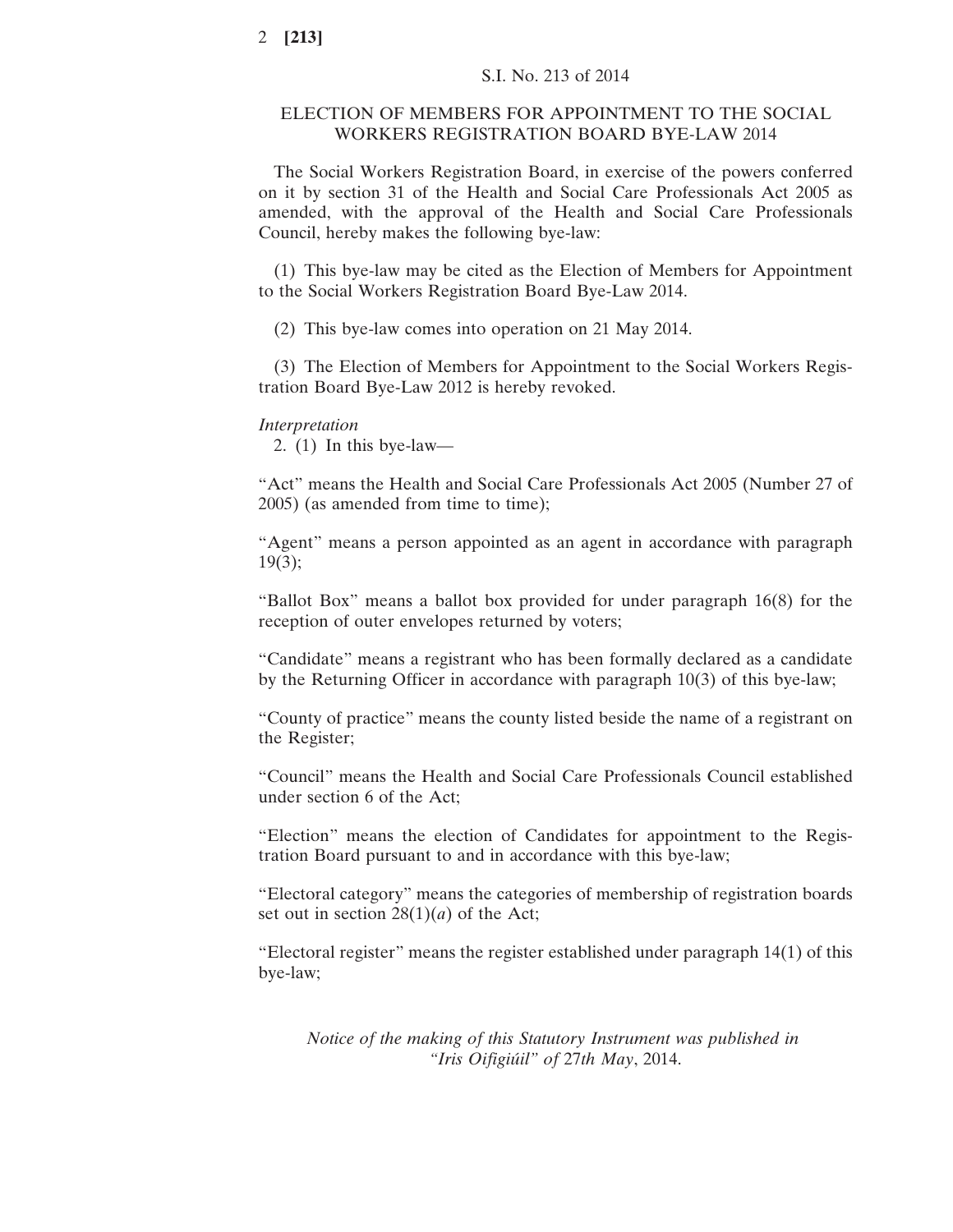"Minister" means the Minister for Health;

"Nominee" means a registrant who satisfies the criteria set out in paragraph 8 and who has been nominated as a Candidate in accordance with paragraph 9;

"Official mark" means a mark which is visibly or permanently affixed or perforated through the ballot paper;

"Register" means the register established and maintained by the Social Workers Registration Board under section 36 of the Act;

"Registrant" means a person whose name is on the Register;

"Registration Board" means the Social Workers Registration Board established under section 26 of the Act;

"Relative", for the purpose of this bye-law includes spouse, civil partner, parent, brother, sister, grandparent, uncle or aunt and includes a person related by marriage or civil partnership;

"Returning Officer" means the person appointed under paragraph 4 to be the returning officer for the purposes of this bye-law;

"Transferable Vote" shall have the meaning given in Section 37(2) of the Electoral Act 1992 (as amended); and

"Voter" means a Registrant whose name is entered in the Electoral register.

- (2) In this bye-law—
	- (*a*) reference to a paragraph is to a paragraph of this bye-law, unless it is indicated that some other reference is intended;
	- (*b*) a reference to a paragraph, subparagraph or clause is a reference to a paragraph, subparagraph or clause of the provision in which the reference occurs, unless it is indicated that a reference to some other provision is intended;
	- (*c*) a reference to any statute or statutory provision shall be construed as a reference to the same as it may have been, or may from time to time be, amended, modified or re-enacted;
	- (*d*) any reference to a "day" shall mean a calendar day;
	- (*e*) references to the singular include the plural and vice versa; and
	- (*f*) references to the masculine include the feminine and vice versa.

# *System for election*

3. (1) Subject to paragraph 13, the system for the election of Registrants for appointment by the Minister to the Registration Board for the purposes of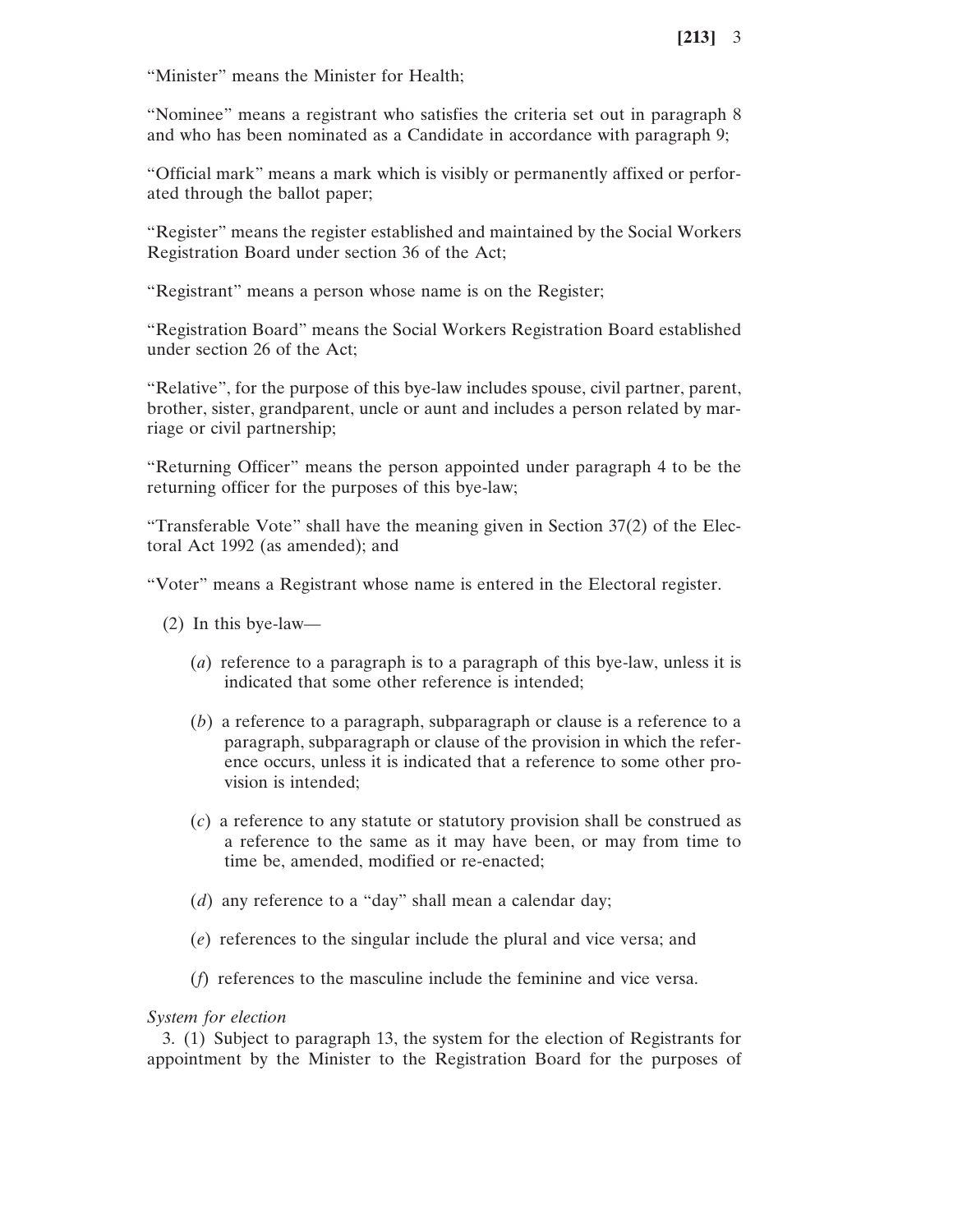section  $28(1)(a)$  of the Act shall be that of proportional representation by the single transferable vote.

(2) Each Registrant on the Electoral Register shall have a single transferable vote in respect of each Electoral category.

(3) An Election shall be conducted in accordance with this bye-law, section 114 and Part XIX of the Electoral Act 1992 (Number 23 of 1992).

# *Appointment of Returning Officer*

4. (1) The Council shall appoint persons of competence and integrity to act as a Returning Officer and a substitute Returning Officer, who shall act in the event that the Returning Officer is unable or unavailable to act, for the purpose of each Election.

(2) In this bye-law, any reference to the Returning Officer in relation to any act, matter or function for which a Returning Officer is appointed by or under this bye-law shall, unless the context otherwise requires, be interpreted as including a reference to the substitute Returning Officer.

(3) The Returning Officer will ensure, insofar as it is possible, that neither he or she, nor any person employed by him or her, has any conflict of interest, and will avoid any perceived conflict of interest, in relation to the running of the Election. Should a conflict of interest arise, in relation to the Returning Officer, he or she will immediately notify the Council and the substitute Returning Officer will take over the running of the Election. In the case of a conflict arising with an employee, the Returning Officer will discontinue that employee's involvement in the Election.

(4) The Council and/or the Registration Board shall provide the Returning Officer with all information which the Returning Officer deems necessary for the purposes of conducting the Election.

(5) The Returning Officer may, if he or she considers it necessary for the performance of his or her duties, and with the consent of Council, appoint such person or persons as he or she considers fit and proper to assist him or her.

(6) The Returning Officer or any person appointed by him or her for any purpose relating to the Election shall not be a Candidate or an agent of a Candidate or a Relative of a Candidate at that Election or associated in furthering the candidature of any Candidate at that Election.

(7) The Returning Officer shall not appoint for any purpose relating to the Election a person who to the knowledge of the Returning Officer—

- (*a*) is or has been a Candidate,
- (*b*) has been associated in furthering the candidature of a Candidate, or
- (*c*) is a Relative of a Candidate at that Election.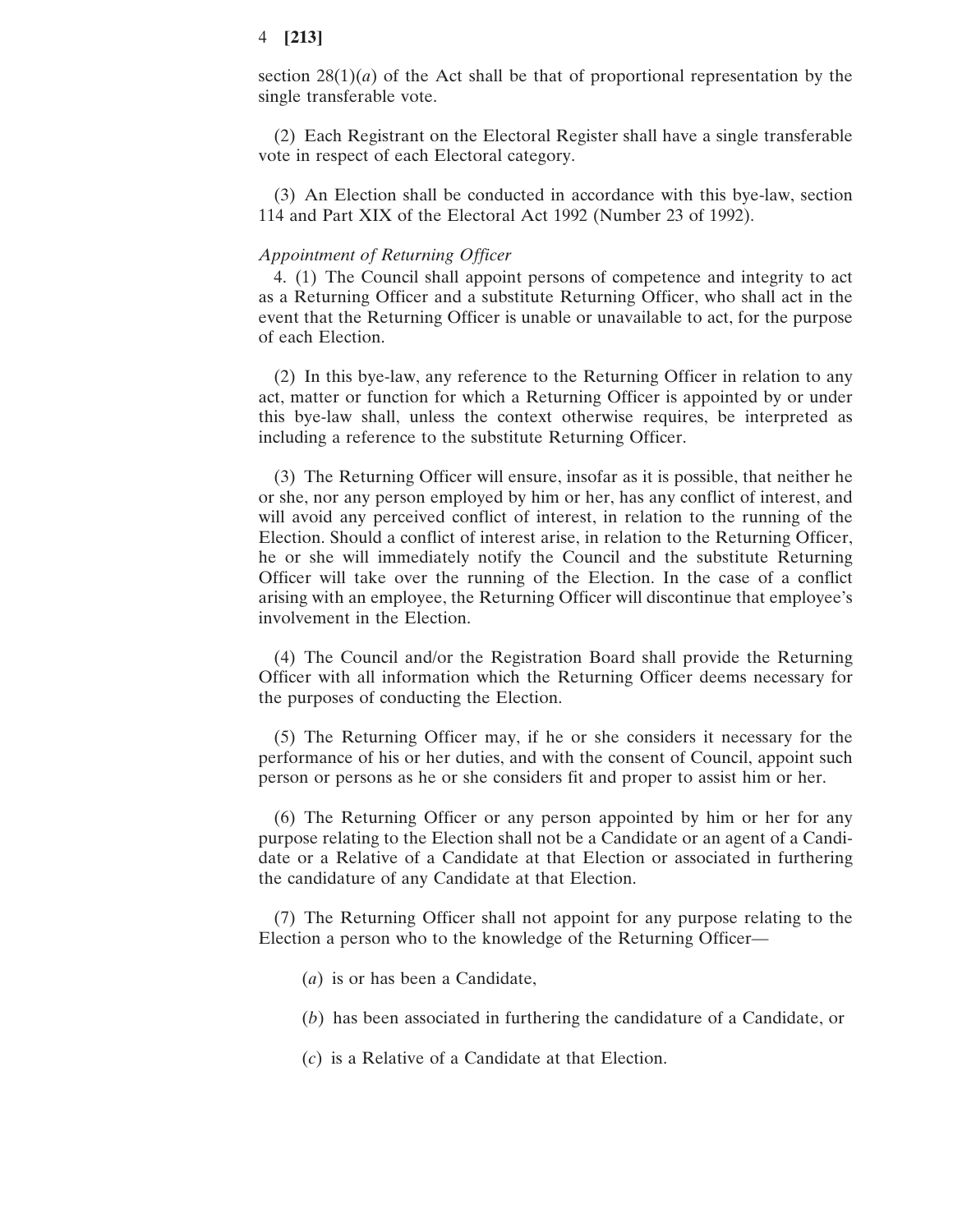(8) The Council shall defray the reasonable expenses of a Returning Officer in conducting an Election.

### *Powers and functions of Returning Officer*

5. (1) The Returning Officer shall be responsible for determining all questions of procedure, form, or manner in which the Election shall take place, including any questions as to the manner in which the system of proportional representation shall be conducted, and shall have the duty to ensure the validity and integrity of the nomination and Election processes. He or she shall have all powers necessary to carry out such functions, responsibility and duty, and without prejudice to the generality thereof, shall have the power to make decisions with regard to the qualification or disqualification of Candidates, the calculation of quotas, the making of decisions in respect of valid, invalid or spoiled votes, the conduct of counts, the transfer of votes and all other matters which might arise during the course of the Election.

(2) The Returning Officer shall determine the form and content of all nomination papers, ballot papers, declarations, instructions, advertisements and notices required to be issued in accordance with this bye-law.

(3) The Returning Officer will set the date for establishing the Electoral register, the closing date for receipt of nominations, the date for the opening of the poll and the closing date for receipt of ballot papers and shall have power to adjust or revise such dates, should the Returning Officer deem fit in any particular circumstances.

(4) The Returning Officer shall determine the official mark to be used for the purpose of marking ballot papers.

(5) The Returning Officer shall keep or cause to be kept appropriate records in connection with the Election.

(6) The decision of the Returning Officer on any matters arising in respect of the conduct of the Election or otherwise in connection with any Election is final.

### *Scrutineers*

6. (1) For the purposes of each Election the Council may, at the request of the Registration Board, appoint 2 persons to act as scrutineers and such alternate scrutineers (if any) as the Council deems appropriate whose duty shall be to monitor the process of determining the validity of nominations under paragraph 10 and that the counting of votes is carried out in accordance with this bye-law and in an honest, fair and accurate manner. Any alternate scrutineer shall only act when a scrutineer is unavailable or unable to act for whatever reason.

(2) The Council will ensure, insofar as it is possible, that no scrutineer or alternate scrutineer has any conflict of interest in relation to the running of the Election and is not and has not been a Candidate, or an agent or Relative of a Candidate, or otherwise associated in furthering the candidature of any Candidate at an Election. Any scrutineer or alternate scrutineer shall avoid any conflict of interest and any perceived conflict of interest. Should a conflict of interest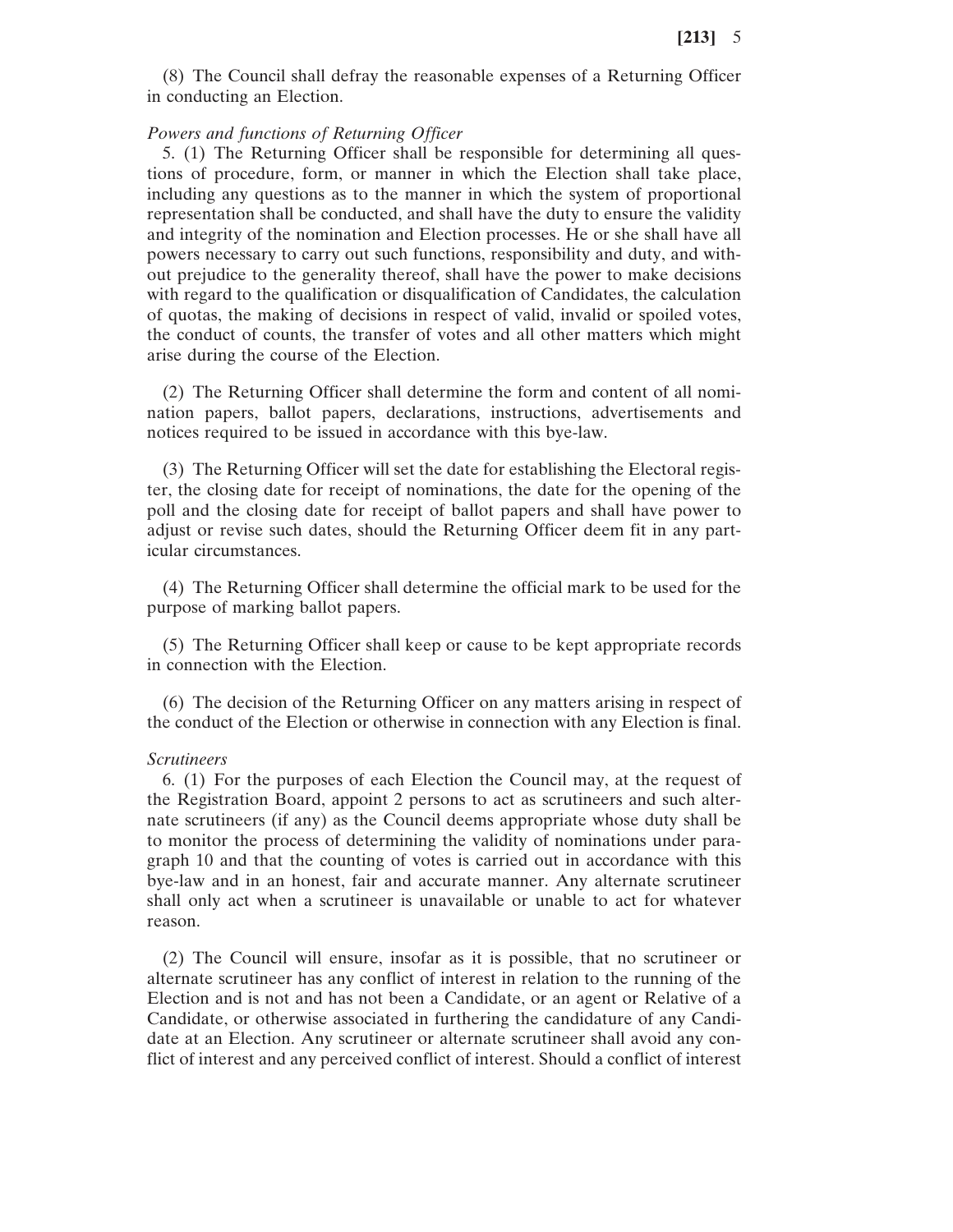arise, the scrutineer will notify the Council immediately and discontinue their involvement in the Election.

# *Notice of Election*

7. (1) Subject to paragraph 23, no later than 56 days before the expiration of the term of office of members of the Registration Board appointed under either section  $28(1)(a)$  or section  $28(4)$  of the Act (as applicable), the Returning Officer shall cause to be published on www.coru.ie and in one national daily newspaper published and circulating in the State or otherwise as he or she deems appropriate notice of:

- a. The holding of an Election;
- b. The Electoral categories and numbers of vacancies arising in each Electoral category at that Election (which for the avoidance of doubt shall include any vacancies arising in the circumstances described in paragraph  $7(2)$ );
- c. A request for nomination of candidates;
- d. The closing date for receipt of nominations; and
- e. If a poll is to be held, the closing date for receipt of ballot papers.

(2) Where, at the time of the Returning Officer publishing a notice in accordance with paragraph 7(1), fewer than 6 Registrants of a designated profession have been elected as members, then, subject to the Act, the Election shall be deemed to also relate to the vacancies so arising and the notice published in accordance with this paragraph shall include such vacancies.

#### *Nominations*

8. (1) Any person nominated for Election shall be a Registrant.

(2) No Registrant may be nominated, and no Registrant may be a Candidate for Election, in respect of more than one electoral category.

9. (1) To be nominated for Election, a Registrant must submit to the Returning Officer:

- (*a*) a nomination form containing:
	- (i) his or her full name and registration number;
	- (ii) the signatures and registration numbers of the person (who must also be a Registrant) proposing the Nominee and 4 further Registrants who also support the nomination of the Nominee; and
	- (iii) the relevant Electoral category in respect of which he or she wishes to stand;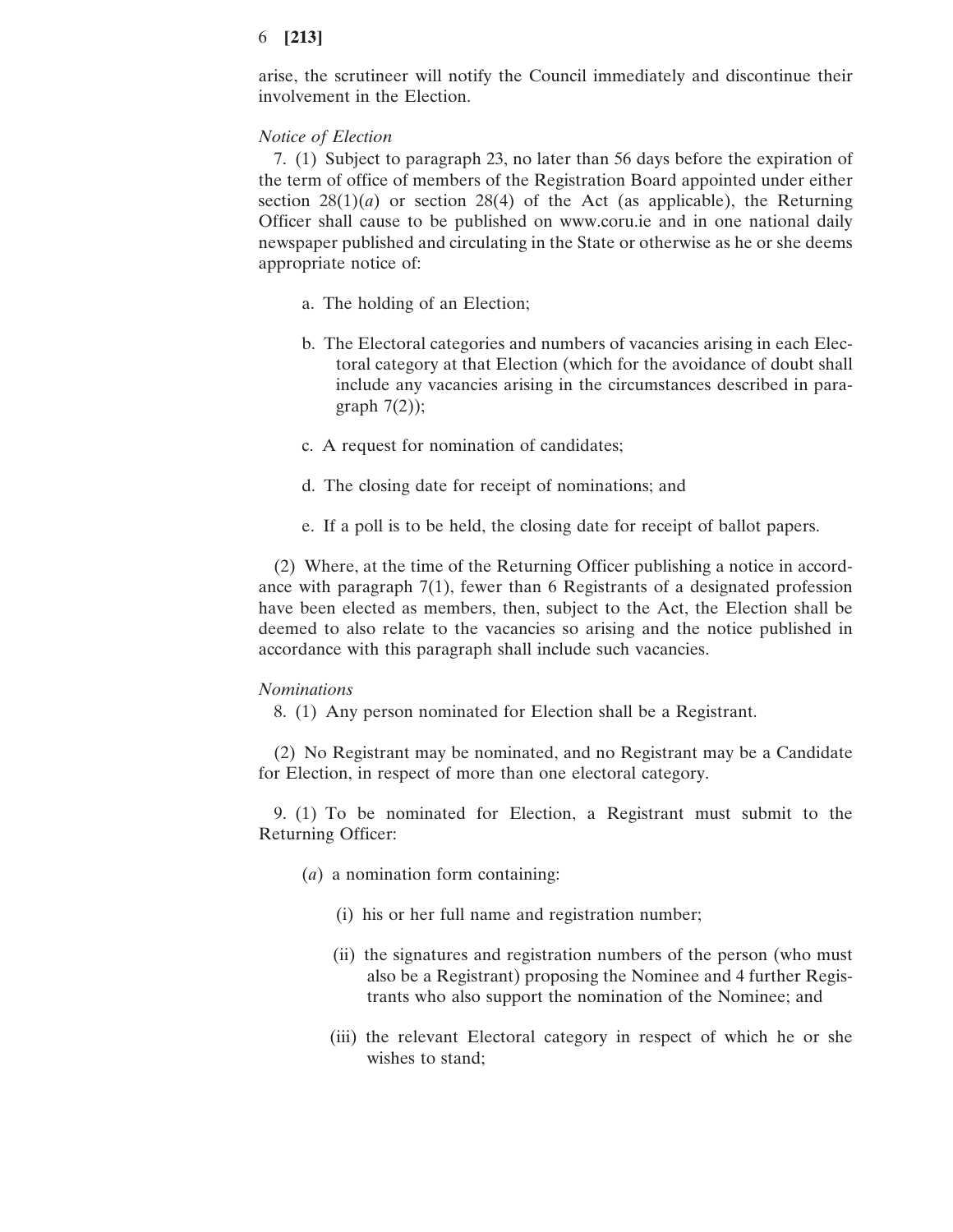- (*b*) an appropriate passport size photo of the Nominee for inclusion on the ballot paper (if the Nominee wants to have a photograph included on the ballot paper);
- (*c*) a signed declaration confirming his or her eligibility to be nominated in the chosen Electoral category; and
- (*d*) a signed declaration confirming that if he or she is elected:
	- (i) there is no reason, having regard to the provisions of paragraph 5 of Schedule 2 of the Act, for the Minister to remove that person as a member of a Registration Board; and
	- (ii) he or she will serve the interests of the Registration Board and abide by the code of conduct for members of the Registration Board.

(2) Nomination papers shall be lodged with the Returning Officer no later than 12 noon on the closing date for receipt of nomination papers.

10. (1) The Returning Officer shall review and rule upon the validity of the nomination papers and the eligibility of nominated persons no later than 2 working days following the closing date for the receipt of the nomination papers.

(2) Without prejudice to the generality of paragraph 5, the Returning Officer, may, for the purpose of determining the validity of a nomination for Election, require a Nominee to give him or her such relevant information relating to his or her nomination as the Returning Officer requires or to provide such other evidence as is required by the Returning Officer. Failure to provide such information or evidence may be regarded by the Returning Officer as grounds for invalidating a nomination.

(3) Where the Returning Officer deems any nominations to be valid and the nominated persons as aforesaid to be eligible to stand for Election, the Returning Officer shall formally declare the nominated persons as Candidates and the decision of the Returning Officer on the validity of a nomination shall be final.

(4) Without prejudice to the foregoing, a misnomer or an inaccurate description of any person named in the nomination papers shall not invalidate the nomination papers if, in the opinion of the Returning Officer, the description of such person is such as to be commonly understood.

(5) A Returning Officer shall rule a nomination invalid where he or she is of the opinion that any of the following apply:-

- (*a*) the nomination form has been completed incorrectly,
- (*b*) the Nominee has not been proposed and supported in accordance with the provisions of paragraph  $9(1)(a)(ii)$ ,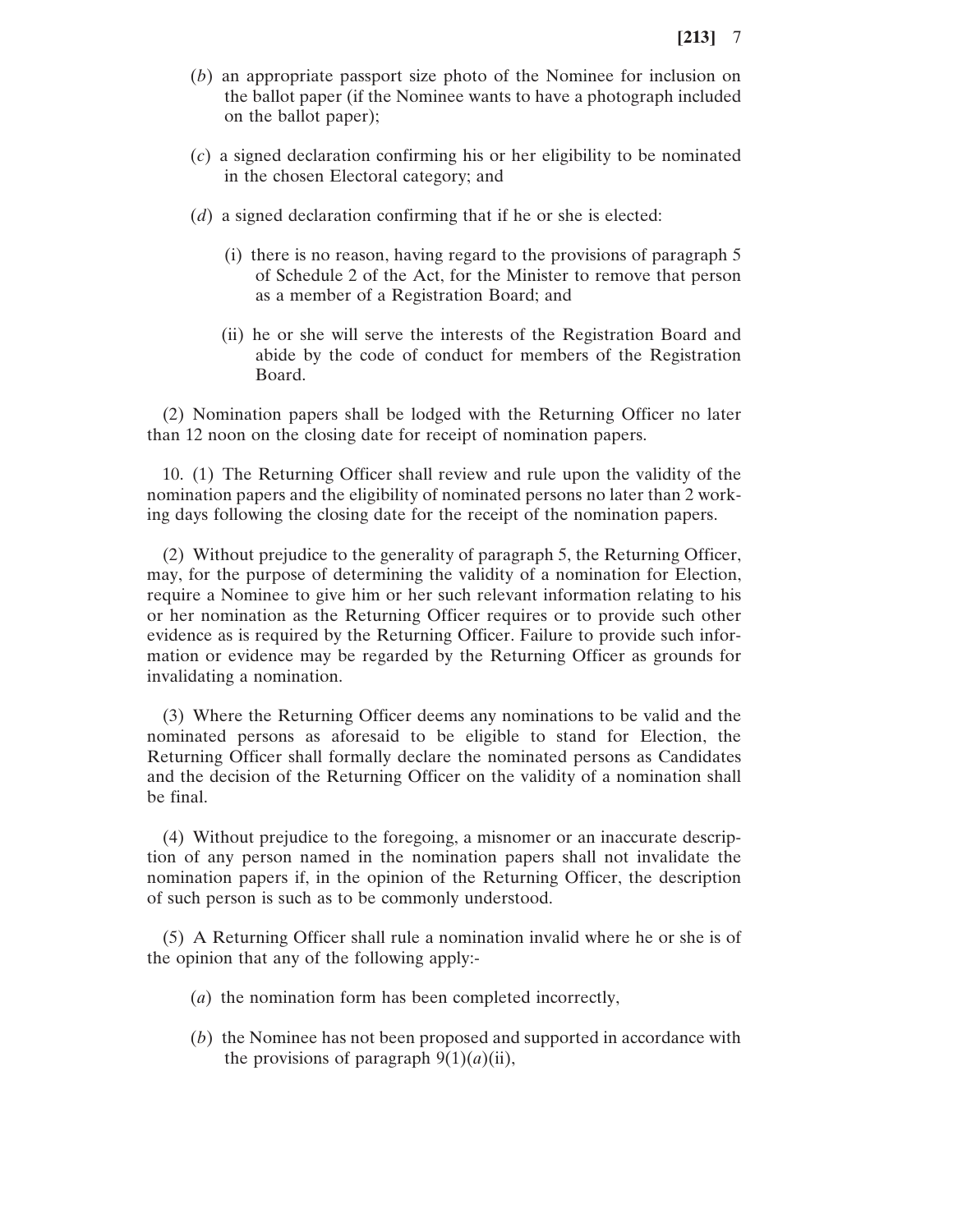- (*c*) where the declaration of eligibility required under paragraph  $9(1)(c)$ has not been provided, or
- (*d*) where any of the other nomination requirements set out at paragraph 9 have not been met.

11. A Nominee may withdraw his or her nomination at any time prior to the declaration of Election of Candidates by the Returning Officer by providing the Returning Officer with written notice of his or her withdrawal signed by the Nominee.

12. The Returning Officer shall as soon as practicable after ruling on the validity of a nomination paper publish in the manner he or she considers appropriate notice of each Candidate validly nominated and the names of the Registrants who proposed and supported the nomination.

#### *Election*

13. (1) If there are a greater number of Candidates than there are vacancies in an Electoral category, a poll shall be held in respect of that Electoral category.

(2) If the number of Candidates is equal to or less than the number of vacancies in an Electoral category, no poll shall be held. The Candidate or Candidates shall be deemed to be elected without a poll and his or her name or names shall be submitted to the Minister for appointment to the Registration Board as a member in respect of the relevant Electoral category.

(3) If no person is nominated in an Electoral category, the provisions of the Act will apply.

#### *Electoral register*

14. (1) No later than the date set by the Returning Officer as the closing date for receipt of nominations, the Returning Officer shall establish an Electoral register which shall consist of a list of all Registrants on that date and will include the name of the Registrant as it appears in the Register, their registration number and the county of practice (if included on the Register). For the avoidance of doubt, the foregoing details in respect of any Registrant whose name appears in one or more divisions of the Register shall be included only once in the Electoral register.

(2) The Electoral register shall be made available in printed (or electronic) format for inspection by a Candidate or his or her agent, or by a Registrant, at the offices of the Council during normal office hours.

#### *Date of Election*

15. (1) Where a poll is to be held, the date of Election is the date fixed by the Returning Officer as the closing date for receipt of ballot papers.

# *Voting procedure*

16. (1) The Returning Officer shall ensure as far as reasonably practicable that the system of issue, return and custody of ballot papers is such as to protect the validity, integrity and confidentiality of the Election process.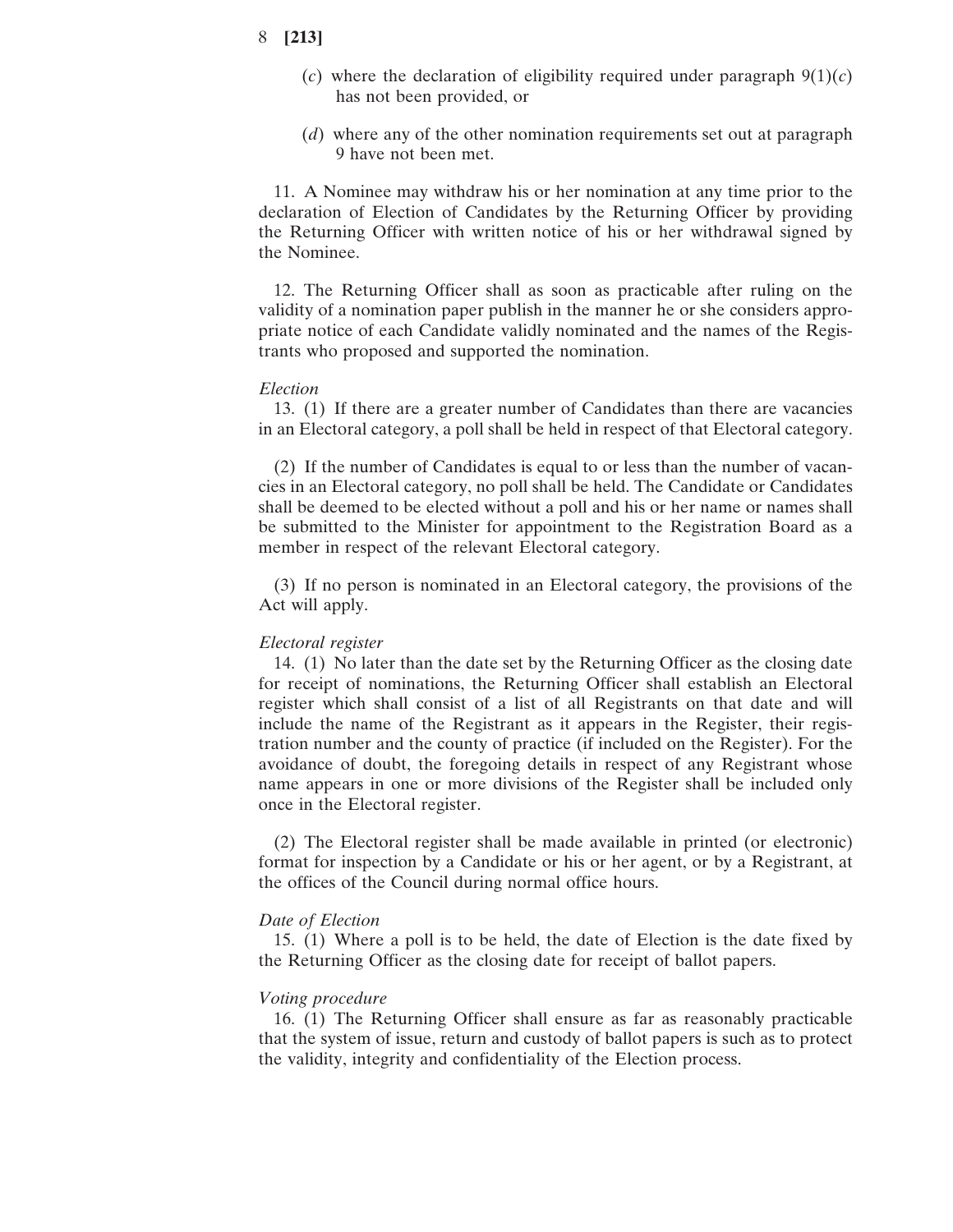(2) When a poll is to be taken, the Returning Officer shall cause to be prepared:

- (*a*) A ballot paper or ballot papers;
- (*b*) A declaration of identity as prescribed by the Returning Officer;
- (*c*) An inner envelope in which the ballot paper is, or ballot papers are, to be placed (hereinafter referred to as the "Inner Envelope");
- (*d*) An outer envelope in which the Inner Envelope is to be placed with the declaration of identity (hereinafter referred to as the "Outer Envelope"); and,
- (*e*) if not provided on the ballot paper or ballot papers, an enclosure setting out voting instructions.

(3) Subject to paragraph 23, the documents listed in paragraph 16(2), plus any additional material authorised by the Returning Officer, shall be sent to each Voter at the address stated in the Register on or after the date set for the opening of the poll but in any case no later than 14 days before the date of the Election.

- (4) Each ballot paper shall bear—
	- (*a*) the official mark;
	- (*b*) either the Electoral category to which the ballot paper applies or, if multiple Electoral categories are included on the one ballot paper, a clear indication of the Electoral categories;
	- (*c*) a list of Candidates alphabetically in the order of their surnames, or if there are 2 or more Candidates bearing the same surname, in alphabetical order of their other names;
	- (*d*) in respect of each Candidate, beside his or her name as it appears in the Electoral register, his or her registration number and county of practice (if any), as they appear in the Register;
	- (*e*) in respect of each Candidate, the Electoral category in which the Candidate has been declared;
	- (*f*) in respect of each Candidate, a copy of the passport photo provided by the Candidate (if any) if the photo is deemed appropriate by the Returning Officer;
	- (*g*) the latest date and time by which the ballot paper shall be returned to the Returning Officer; and
	- (*h*) instructions on the voting procedure or a reference to an enclosure setting out such instructions.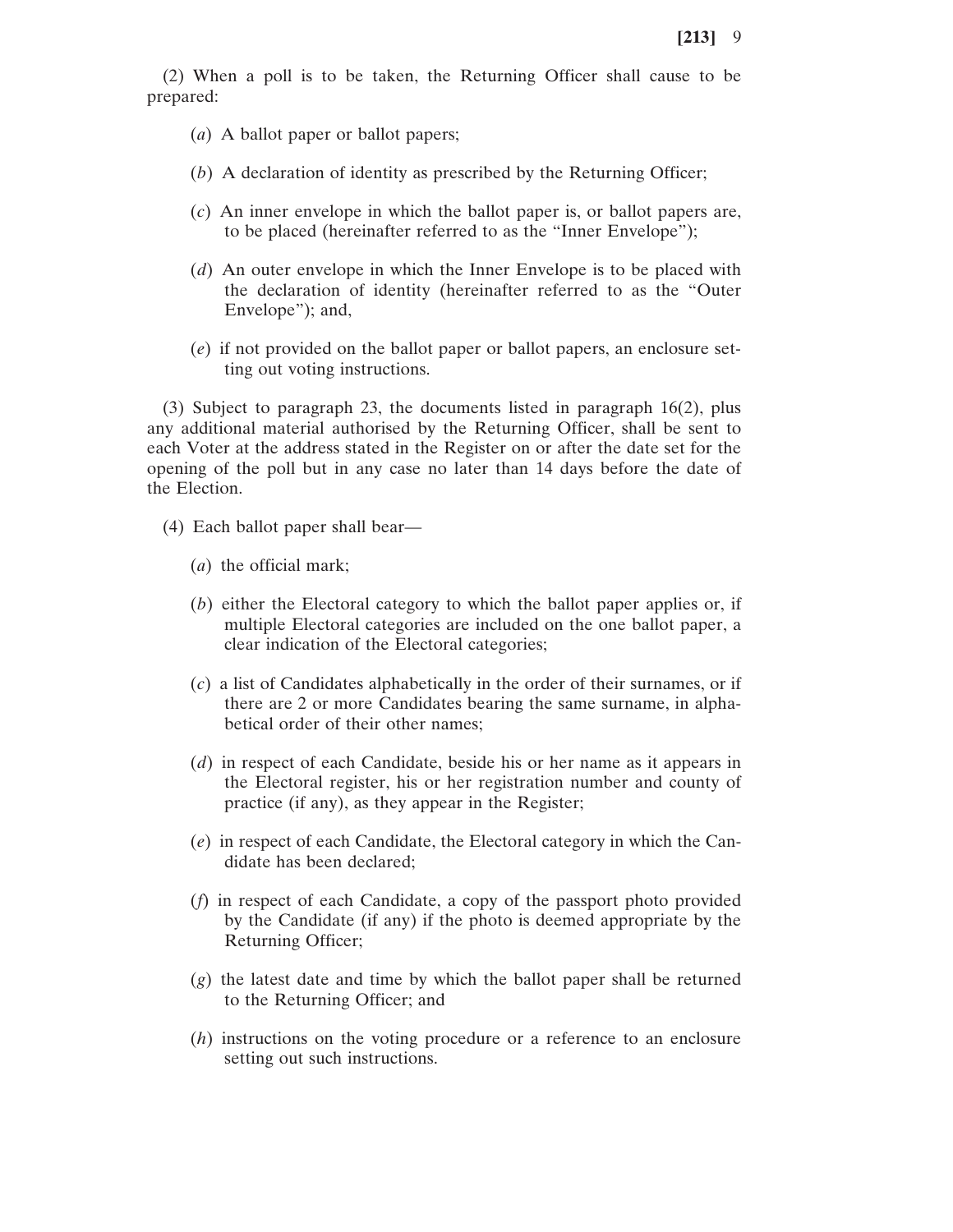(5) Each Voter shall mark a ballot paper or ballot papers so as to indicate his or her first and any subsequent preferences against the name(*s*) of the person or persons for whom he or she wishes to vote in each Electoral category.

(6) The Voter shall place the marked ballot paper or ballot papers in the Inner Envelope and securely fasten the Inner Envelope.

- (7) The Voter shall-
	- (*a*) sign, in the presence of a witness, the declaration of identity;
	- (*b*) have the declaration signed by the witness;
	- (*c*) place the declaration of identity with the Inner Envelope inside the Outer Envelope and securely fasten the Outer Envelope;

and

(*d*) send the Outer Envelope to the Returning Officer at the address indicated in the instructions.

(8) The Returning Officer shall provide a Ballot Box or Ballot Boxes for the reception of the Outer Envelopes returned by Voters.

(9) Every such Ballot Box shall be sealed by the Returning Officer at the time fixed for the opening of the poll.

(10) As soon as practicable after receipt, Outer Envelopes received by the Returning Officer shall be placed, unopened, in the Ballot Box.

(11) Outer Envelopes must be received by the Returning Officer by 5pm on the closing date set by him or her for receipt of ballot papers.

(12) The Returning Officer, on the expiration of the closing date for receipt of ballot papers, shall cause the Ballot Boxes to be closed to prevent the introduction of further Outer Envelopes.

(13) Any Outer Envelopes received after 5pm on the date of Election shall be retained unopened by the Returning Officer and shall be endorsed "Late".

#### *Death or Withdrawal of Candidate*

17. If a Candidate dies at any time between the Candidate's nomination for Election under this bye-law and the declaration of Election of Candidates by the Returning Officer, or if a Candidate withdraws at any time after the closing date for nominations and the declaration of Election of Candidates by the Returning Officer, the nomination of that Candidate and any votes cast for that Candidate shall be disregarded, but without prejudice to any preferences recorded for any other Candidates.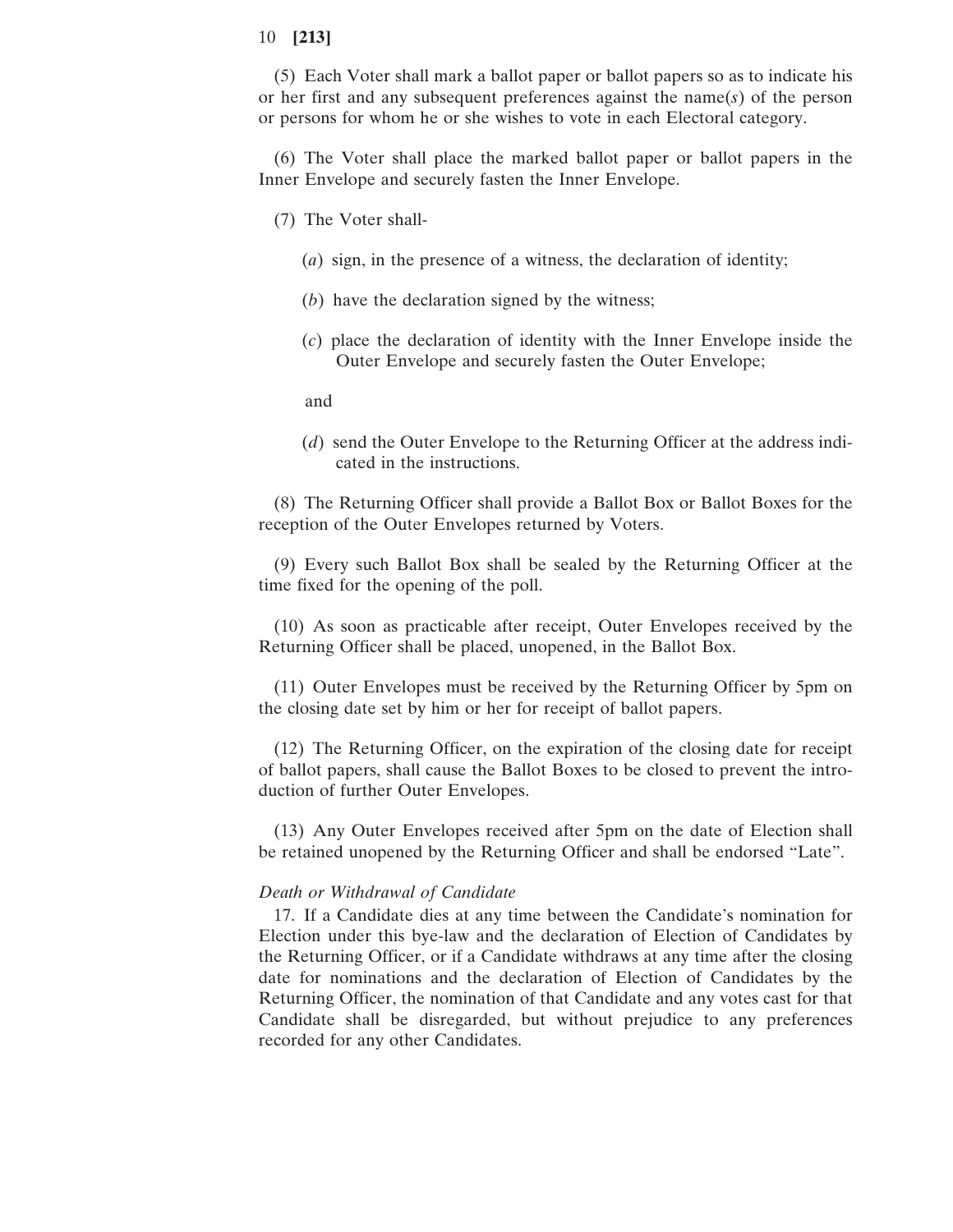### *Counting of Votes*

18. For the avoidance of doubt, a Candidate must be registered as a Registrant on the date of the Election and the Returning Officer shall, at the commencement of the counting of the votes, confirm that each Candidate remains so registered. Any Candidate who is no longer registered on the date of the Election shall be disqualified and any votes cast in favour of that candidate shall be disregarded, but without prejudice to any preferences recorded for any other Candidates.

19. (1) The Returning Officer shall count the votes for each poll and ascertain and record the number of valid votes to be credited to each candidate in accordance with section 114 and Part XIX of the Electoral Act, 1992.

(2) The Returning Officer shall fix the date and time for counting of votes. The counting of votes in an Election shall take place no later than 5 working days after the date of Election at a location nominated by the Returning Officer and which has been notified to the Candidates.

(3) Each Candidate may appoint one or 2 agents and the name of the person or persons so appointed shall be notified to the Returning Officer in writing by the Candidate no later than 2 days before the date fixed by the Returning Officer for the counting of votes.

(4) Only Candidates, their agents, the Returning Officer (and their agents, if any), scrutineers (and any alternates, if any) are entitled to be present at the count except with the permission of the Returning Officer.

20. (1) At the time fixed for the counting of the votes, the Returning Officer shall open the Ballot Box or Ballot Boxes, remove the Outer Envelopes, count and record the number of envelopes so removed, open the Outer Envelopes and examine the declaration of identity forms.

(2) If the declaration of identity form is deemed by the Returning Officer to be valid, the Inner Envelope shall be set aside.

(3) If the Returning Officer is not satisfied that the declaration of identity form has been duly signed and the signature duly witnessed, or if a declaration of identity form is not present, the Returning Officer shall endorse on the Inner Envelope "vote rejected" without opening such envelope.

(4) The Returning Officer shall show any declaration of identity form which he or she proposes to reject on the grounds that it has not been properly signed and witnessed to the Candidates and agents present and, if an objection is made by any Candidate or agent to his decision, shall add to the endorsement the words "rejection objected to".

(5) The Returning Officer shall keep all rejected declaration of identity forms with the attached Inner Envelopes separate from other documents.

(6) The Returning Officer shall record in writing the total number of Inner Envelopes rejected.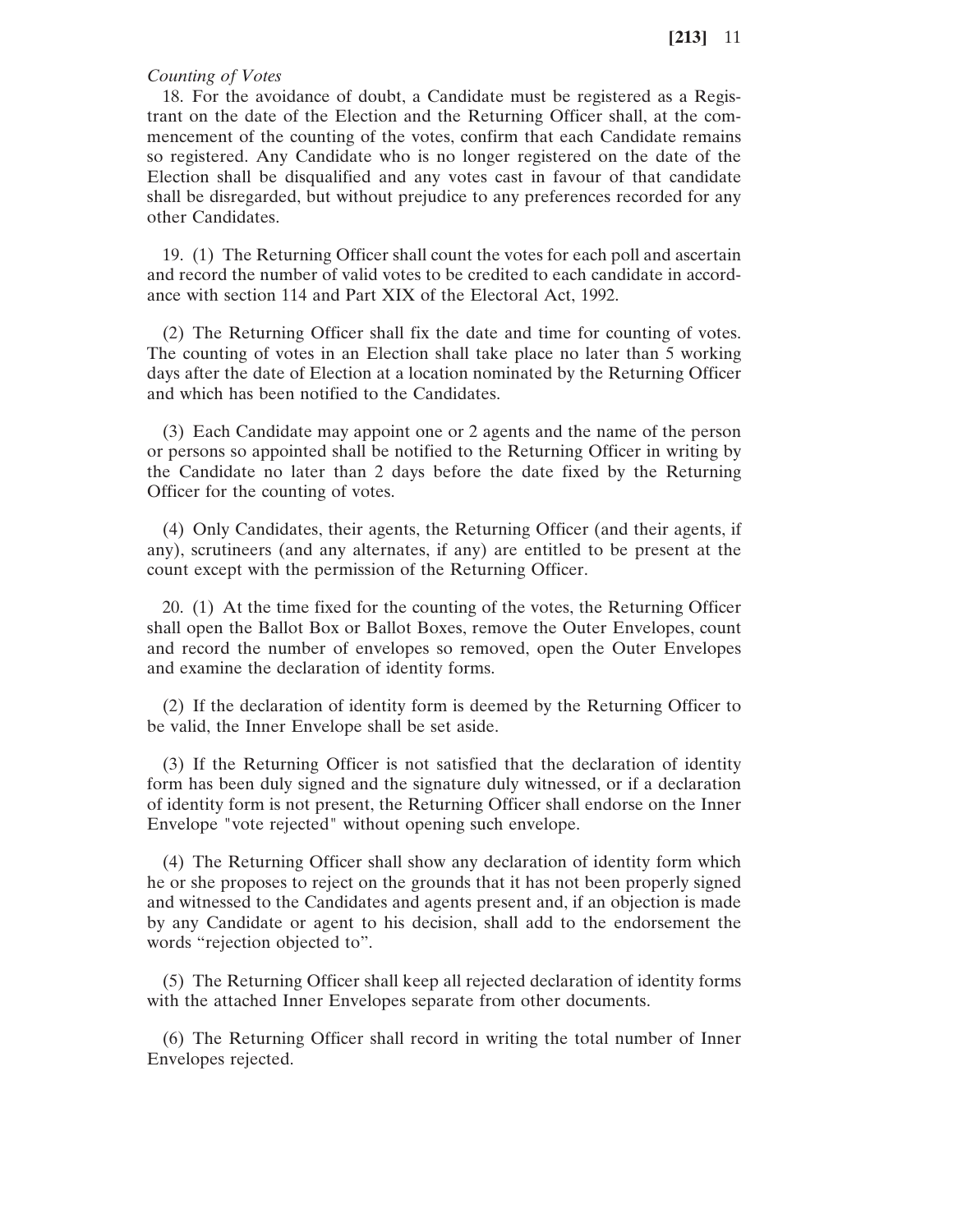(7) The Returning Officer shall open all valid Inner Envelopes, withdraw the ballot paper or papers, and place all ballot papers in a special receptacle provided by him for ballot papers. When all the ballot papers have been transferred to the special receptacle provided for them, they shall be opened, examined, segregated according to each poll and counted.

(8) Any Inner Envelope not containing a ballot paper shall be marked "rejected".

- (9) Any ballot paper:
	- (*a*) on which anything is written or marked by which the Voter could be identified, or
	- (*b*) which is unmarked or so marked as to cause uncertainty as to the Candidate or preference to be accorded to any Candidate for whom the Voter desires to record a vote, or
	- (*c*) on which votes are given in excess of the number to which the Voter is entitled,

shall be invalid and not counted.

(10) Any Outer Envelope which, when opened, contains a declaration of identity and a ballot paper or papers which are not enclosed in an Inner Envelope, shall be marked "rejected" on the Outer Envelope. The ballot paper or papers shall be invalid and not counted.

# *Declaration of those elected*

21. (1) The Returning Officer shall at the conclusion of the count declare the results of the Election and give notice in writing to the Minister of the names of those Registrants of the Registration Board that have been elected under this bye-law for the purposes of section  $28(1)(a)$  of the Act.

(2) The Returning Officer shall publish by electronic means the results of the Election including details of the number of ballot papers issued, the total poll, the total valid poll and the votes and transfer at each count.

#### *Savers*

22. No Election held under this bye-law shall be invalidated by reason of any misdescription or non-compliance with the provisions of this bye-law or by reason of any miscount or of the non-delivery, loss or miscarriage in the course of post of any document required under this bye-law to be dispatched by post, if it appears to the Returning Officer that the Election was conducted substantially in accordance with the provisions of this bye-law, and the result of such misdescription, non-compliance, miscount, non-delivery, loss or miscarriage did not substantially affect the result of the Election.

23. (1) Notwithstanding any contrary provision in this bye-law, the Returning Officer may, in any case in which it appears to him that there is an emergency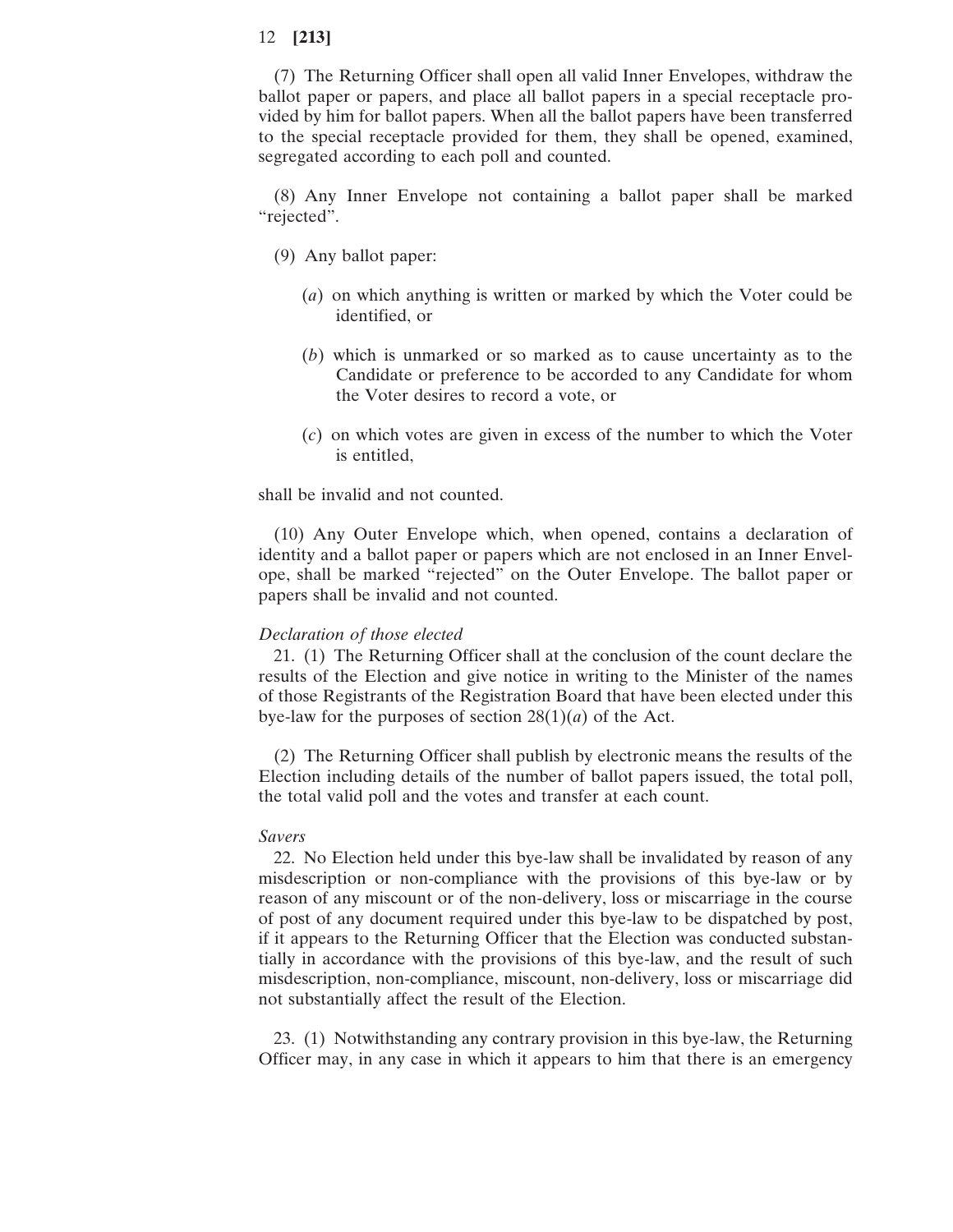or special difficulty, make such changes or modifications of any of the procedures set out herein for the conduct of the Election (including but not limited to rescheduling, postponing, or curtailing the applicable times and suspending the application of all or any part of the procedures) as may in his opinion be necessary or desirable to enable such Election to be duly held, subject to compliance with the principles laid down in this bye-law taken as a whole. Without prejudice to the generality of the foregoing, in the event of any error in the conduct of the Election which the Returning Officer regards as fundamental, the Returning Officer shall be entitled, in addition to the foregoing, to recommence the Election (or any part thereof) from the point prior to the point when the error arose and otherwise take such action as may be necessary or desirable to enable the declaration of persons elected.

(2) The Returning Officer shall, insofar as the circumstances permit, publish summary details of any such emergency, error or special difficulty and the changes or modifications to be made to any of the procedures set out herein for the conduct of the Election.



GIVEN under the seal of the Social Workers Registration Board 21 May 2014.

VAL O'KELLY, Chairperson. Social Workers Registration Board

and

CORMAC QUINLAN, Member. Social Workers Registration Board